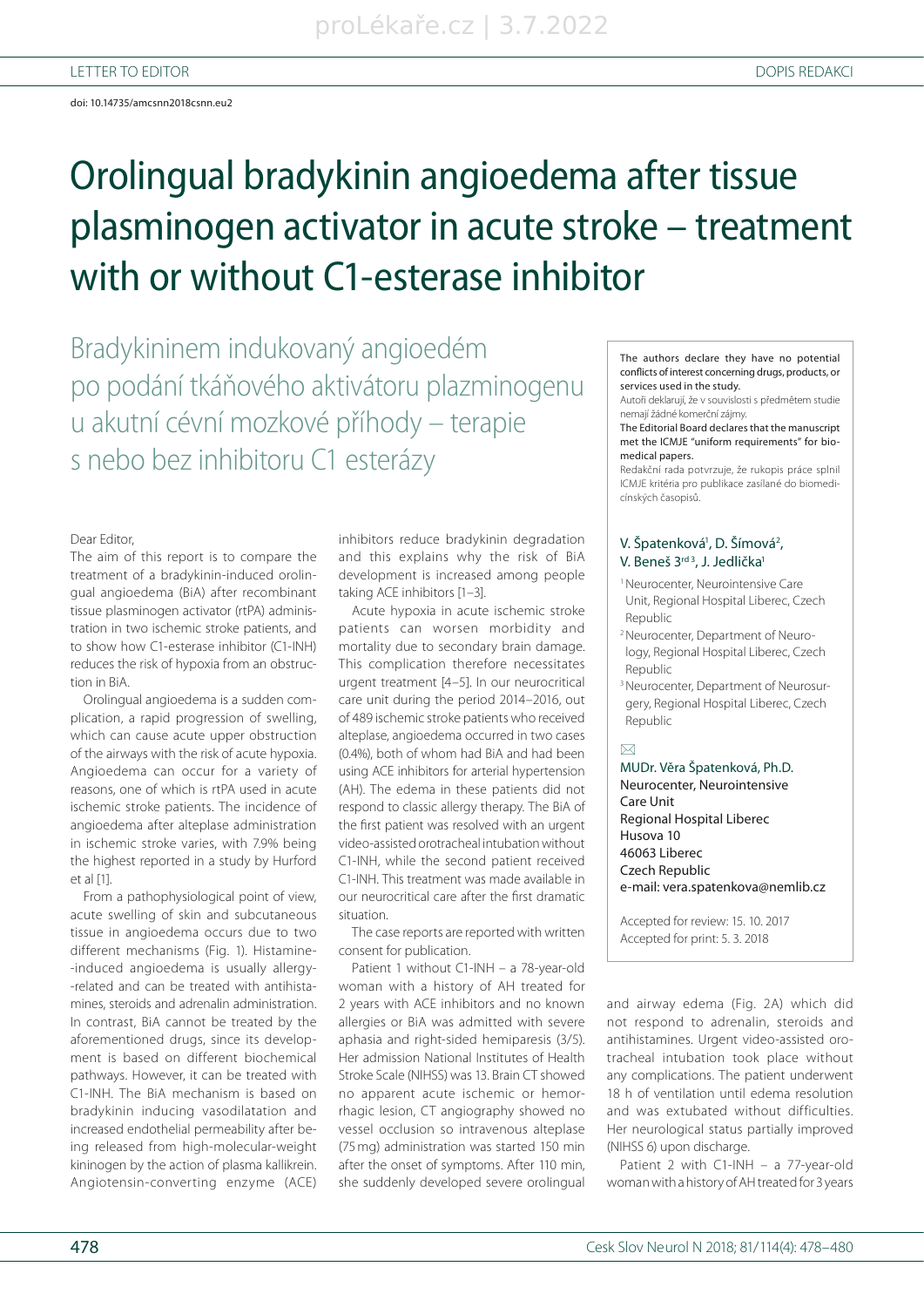# OROLINGUAL BRADYKININ ANGIOEDEMA AFTER TISSUE PLASMINOGEN ACTIVATOR IN ACUTE STROKE



Fig. 1. An abbreviated overview of histamine and bradykinin-induced angioedema. ACE – angiotensin-converting enzyme; C1-INH – C1-esterase inhibitor; rt-PA – recombinant tissue plasminogen activator



Fig. 2. Angioedema in patient 1 necessitating urgent orotracheal intubation (A). Development bradykinin-induced angioedema in patient 2 (B) and its resolution after C1-esterase inhibitor administration (C).

with ACE inhibitors and no known allergies or BiA was admitted with dysarthria and rightsided faciobrachial paresis (NIHSS 4). Brain CT showed no apparent ischemic or hemorrhagic lesion, CT angiography showed embolic material in the distal branch of the

middle cerebral artery. Intravenous alteplase was started 180 min after the onset of symptoms (70 mg). Her neurological deficit